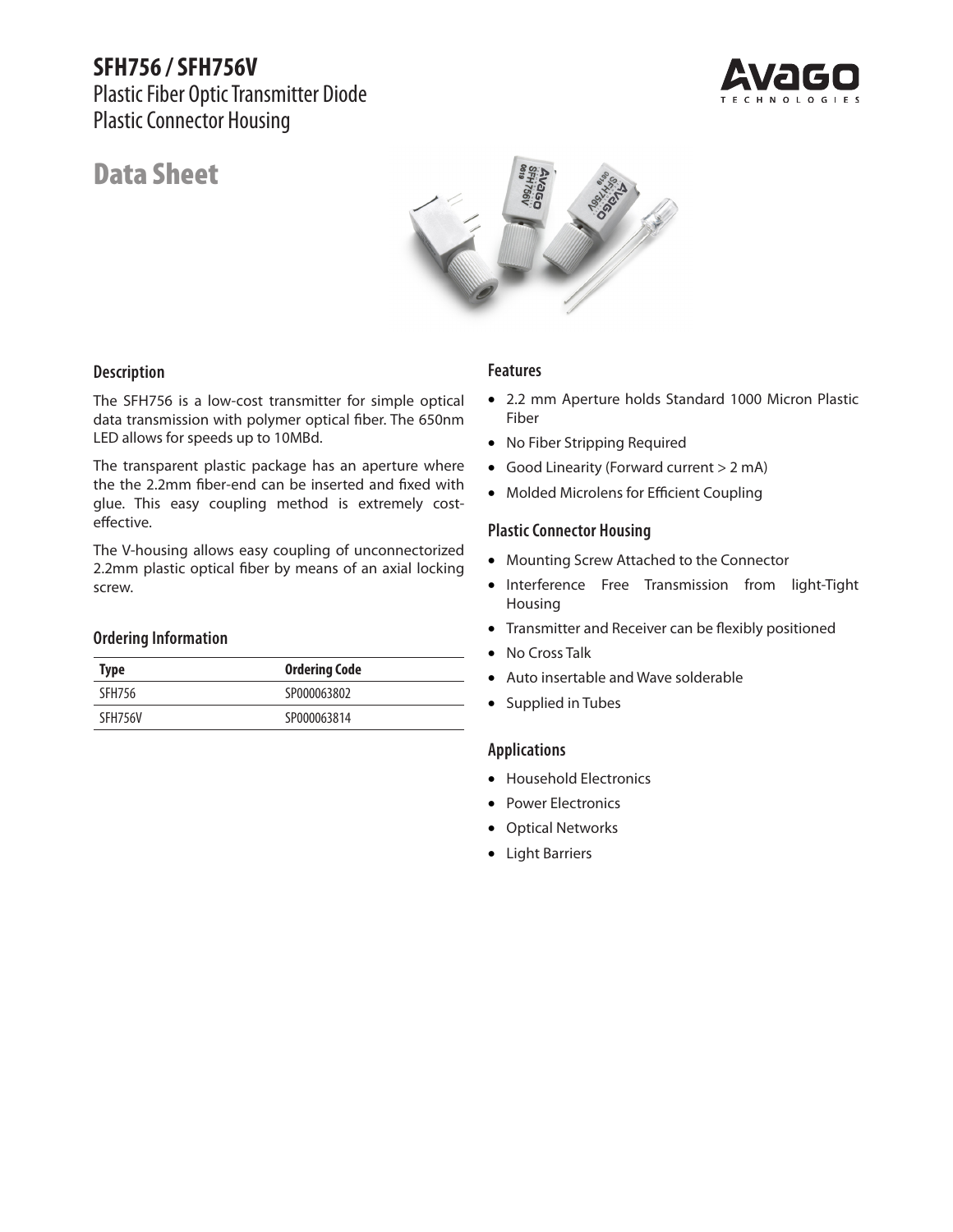#### **Technical Data**

#### **Absolute Maximum Ratings**

|                                                           |                   |       | <b>Limit Values</b> |              |
|-----------------------------------------------------------|-------------------|-------|---------------------|--------------|
| <b>Parameter</b>                                          | Symbol            | min.  | max.                | <b>Unit</b>  |
| <b>Operating Temperature Range</b>                        | Top               | $-40$ | $+85$               | $\circ$      |
| Storage Temperature Range                                 | Tstg              | $-40$ | $+100$              | $^{\circ}$ C |
| Junction Temperature                                      | I)                |       | 100                 | $\circ$      |
| Soldering Temperature(2?mm from case bottom, $t \le 5$ s) | TS                |       | 260                 | $^{\circ}$ C |
| <b>Reverse Voltage</b>                                    | <b>VR</b>         |       | 3                   | V            |
| <b>Forward Current</b>                                    | ΙF                |       | 50                  | mA           |
| Surge Current ( $t \le 10 \mu s$ , $D = 0$ )              | <b>IFSM</b>       |       |                     | Α            |
| <b>Power Dissipation</b>                                  | Ртот              |       | 120                 | mW           |
| Thermal Resistance, Junction/Air                          | R <sub>thJA</sub> |       | 450                 | K/W          |

## **Characteristics (T<sub>A</sub> = 25°C)**

| <b>Parameter</b>                                                                                                                       | <b>Symbol</b>           | <b>Value</b>        | <b>Unit</b> |
|----------------------------------------------------------------------------------------------------------------------------------------|-------------------------|---------------------|-------------|
| Peak Wavelength                                                                                                                        | $\lambda_{\text{Peak}}$ | 660                 | nm          |
| Spectral Bandwidth                                                                                                                     | $\Delta_{\lambda}$      | 25                  | nm          |
| Switching Times (R <sub>G</sub> = 50 $\Omega$ , I <sub>F(LOW)</sub> = 0.1mA, I <sub>F(HIGH)</sub> = 50 mA)<br>10% to 90%<br>90% to 10% | tg<br>tF                | 0.1<br>0.1          | μs          |
| Capacitance ( $f = 1$ MHz, $V_R = 0$ V)                                                                                                | $\mathsf{C}_0$          | 30                  | pF          |
| Forward Voltage ( $I_F = 50$ mA)                                                                                                       | $V_F$                   | $2.1 (\leq 2.8)$    | ۷           |
| Output Power Coupled Into Plastic Fiber<br>$(I_F = 10$ mA) <sup>[1]</sup>                                                              | $\Phi_{\text{IN}}$      | 200<br>$(\geq 100)$ | $\mu$ W     |
| Temperature Coefficient $\Phi_{\text{IN}}$                                                                                             | T <sub>C</sub>          | $-0.4$              | $%$ /K      |
| Temperature Coefficient VF                                                                                                             | T <sub>CV</sub>         | $-3$                | mV/K        |
| Temperature Coefficient $\lambda_{\text{Peak}}$                                                                                        | $TC_{\lambda}$          | 0.16                | nm/K        |

Notes:

1. The output power coupled into plastic fiber is measured with a large area detector after a short fiber (about 30 cm). This value must not used for calculating the power budget for a fiber optic system with a long fiber because the numerical aperture of plastics fibers is decreasing on the first meters. Therefore the fiber seems to have compared with the specified value a higher attenuation on the first meters.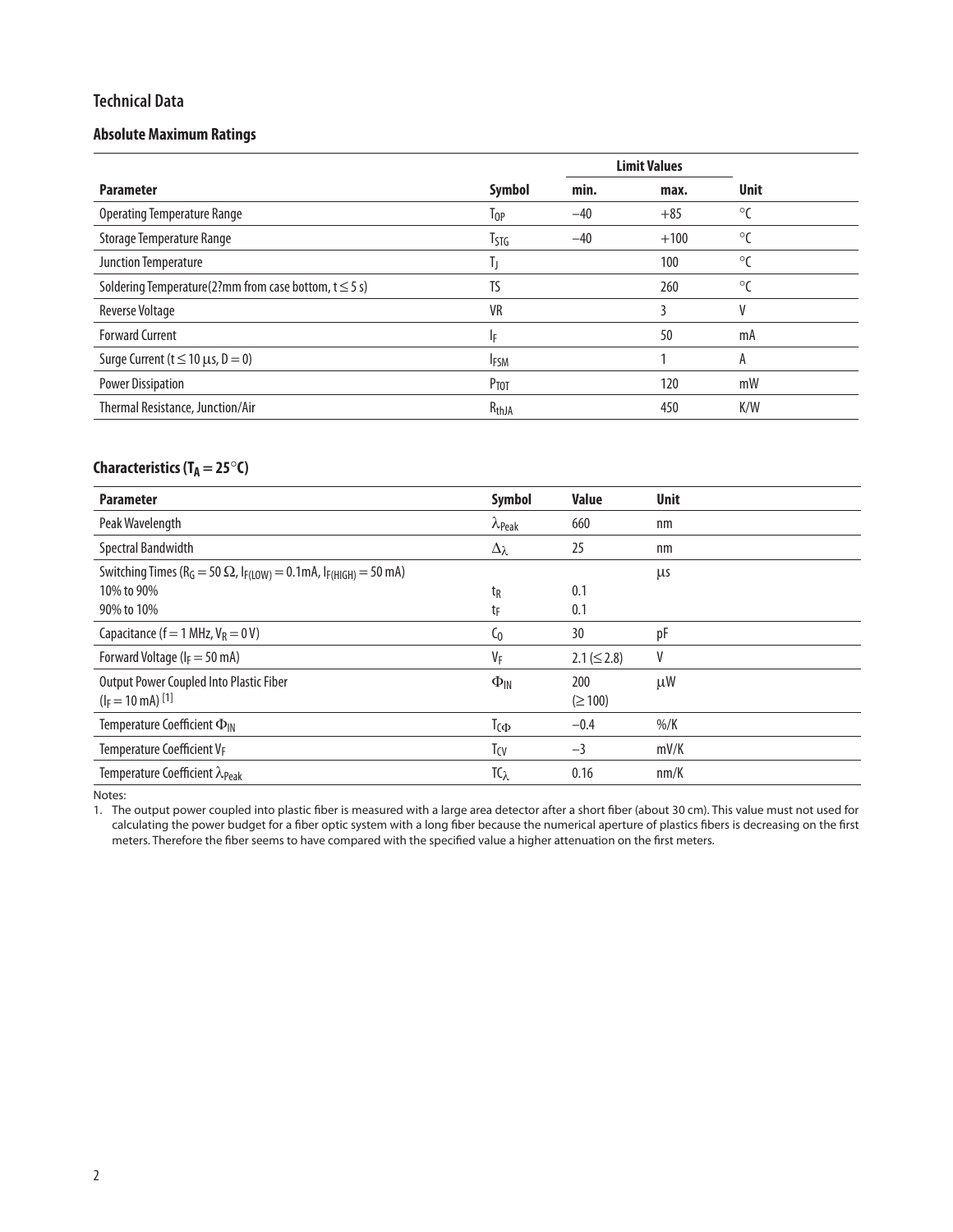



**Figure 1. Relative Spectral Emission Irel = f(λ) Figure 2. Forward Current IF = f(VF) single pulse, duration = 20** μ**s**



**Figure 3. Relative Output Power, Ie/Ie(50 mA) = f(IF) single pulse,**   $duration = 20 \mu s$ 



Figure 4. Maximum Permissible Forward Current,  $I_F = f(T_A)$ ,  $R_{thJA} = 450$  K/W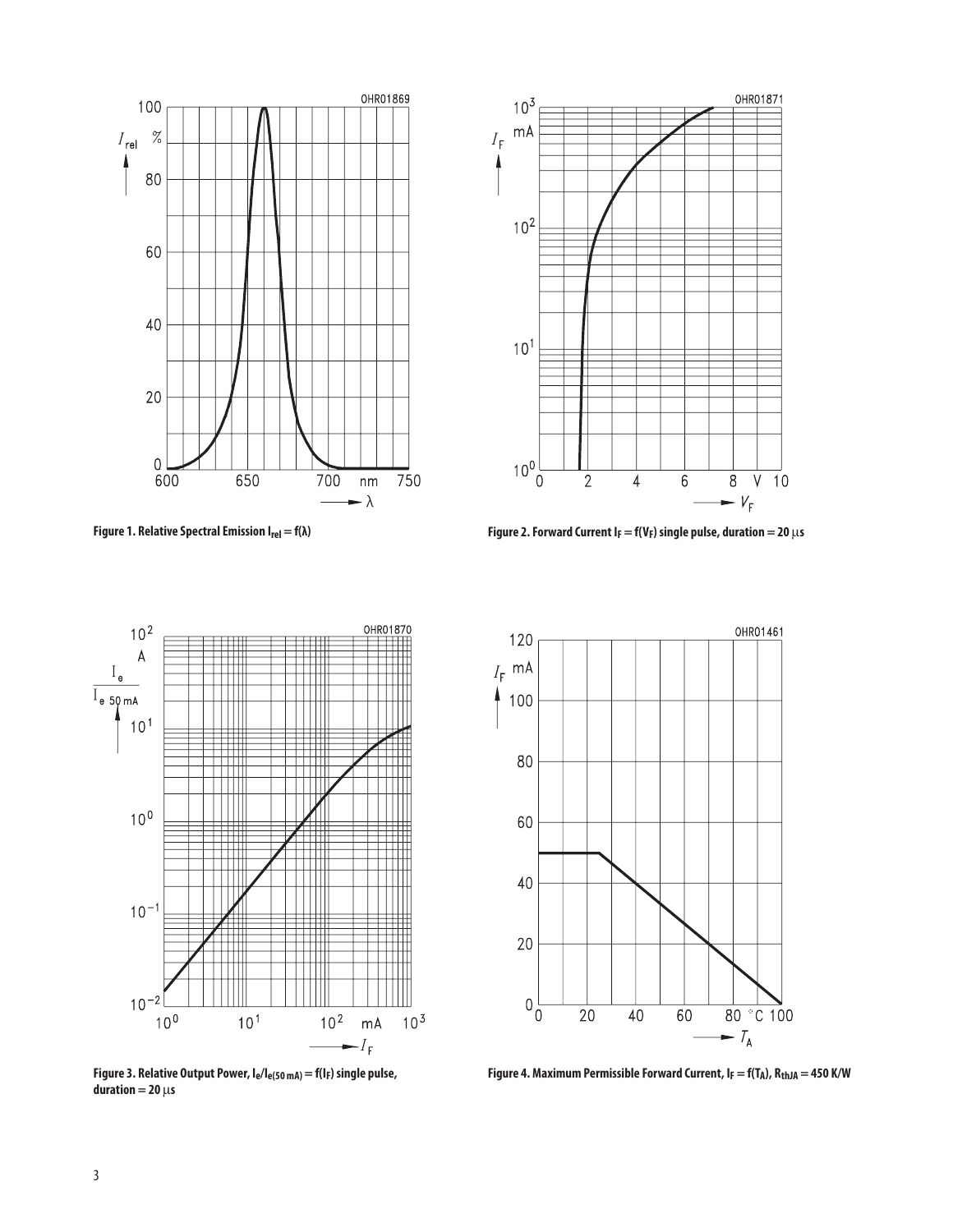

Figure 5. Permissible Pulse Handling Capability, I<sub>F</sub> = f(t<sub>P</sub>), duty cycle  $D =$  parameter,  $T_A = 25^\circ \text{C}$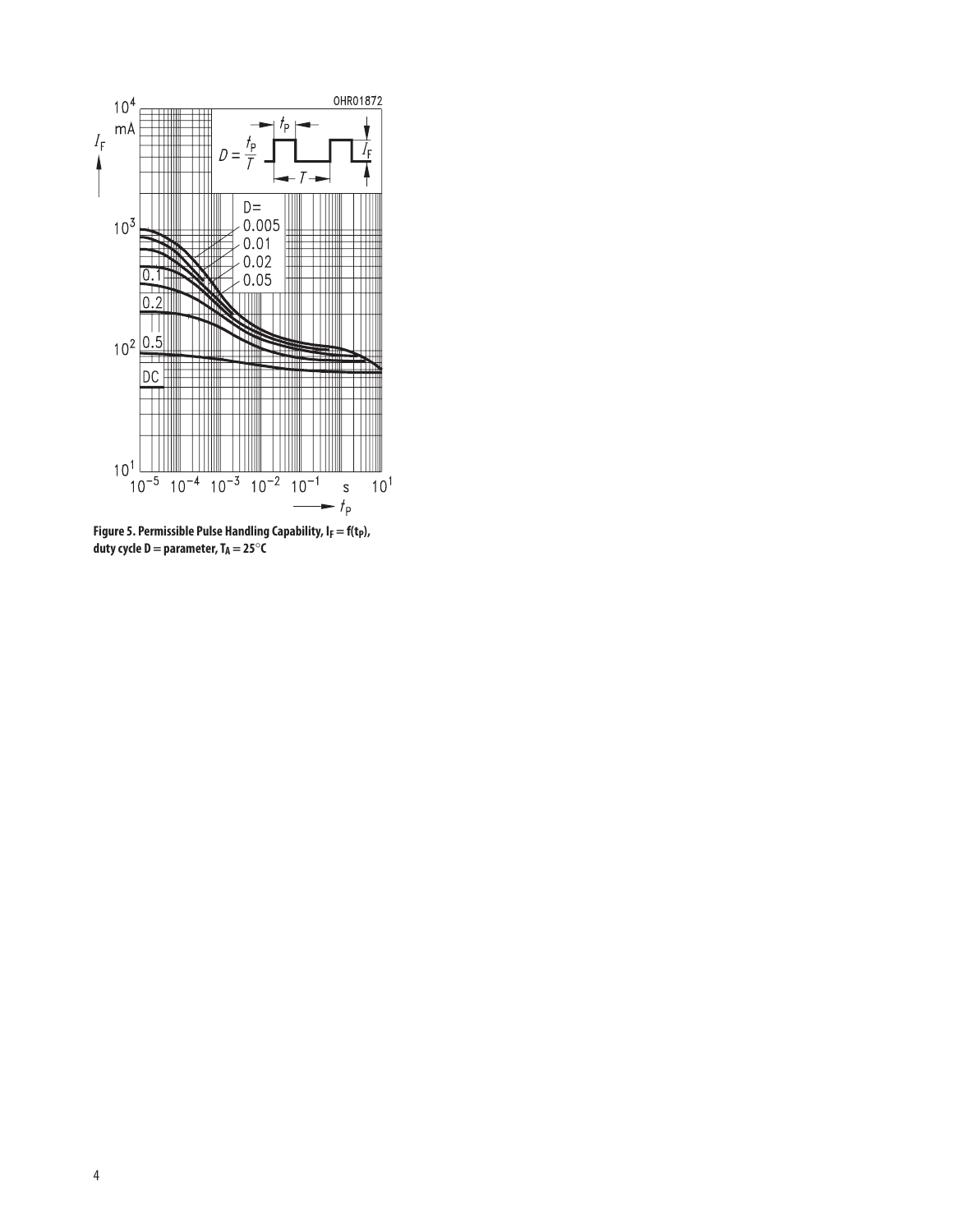## **Package Outlines**



**Figure 6. SFH756**



Dimensions in mm

**Figure 7. SFH756V**